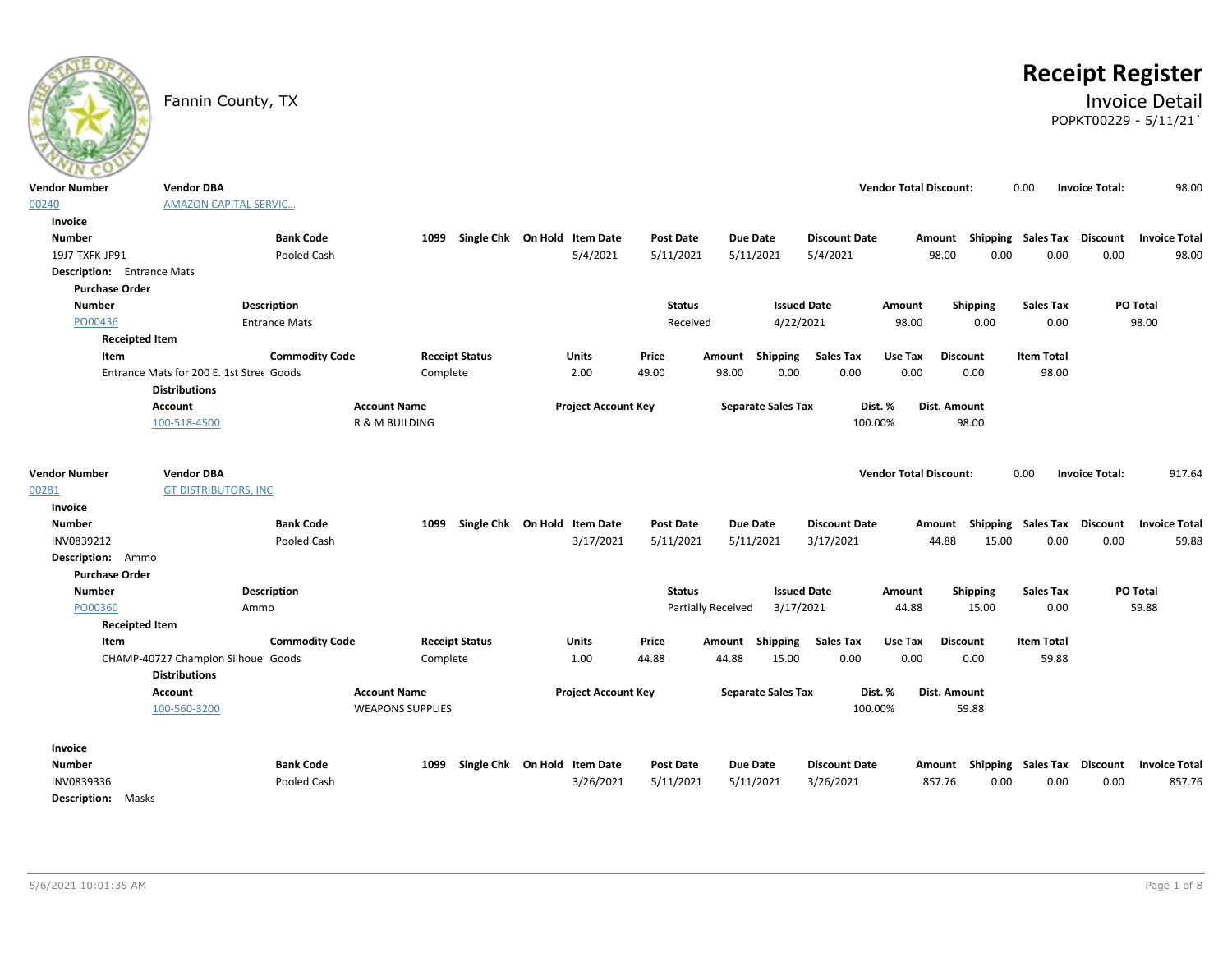| <b>Purchase Order</b>  |                                        |                           |                               |                              |                  |                           |                      |                               |                     |                             |                                  |
|------------------------|----------------------------------------|---------------------------|-------------------------------|------------------------------|------------------|---------------------------|----------------------|-------------------------------|---------------------|-----------------------------|----------------------------------|
| <b>Number</b>          |                                        | <b>Description</b>        |                               |                              | <b>Status</b>    |                           | <b>Issued Date</b>   | Amount                        | <b>Shipping</b>     | <b>Sales Tax</b>            | PO Total                         |
| PO00386                |                                        | Masks                     |                               |                              | Received         | 3/25/2021                 |                      | 857.76                        | 0.00                | 0.00                        | 857.76                           |
|                        | <b>Receipted Item</b>                  |                           |                               |                              |                  |                           |                      |                               |                     |                             |                                  |
| Item                   |                                        | <b>Commodity Code</b>     | <b>Receipt Status</b>         | Units                        | Price            | Amount Shipping           | <b>Sales Tax</b>     | Use Tax                       | <b>Discount</b>     | <b>Item Total</b>           |                                  |
|                        | Avon C50 Twin Port Masks               | Goods                     | Complete                      | 2.00                         | 428.88           | 0.00<br>857.76            | 0.00                 | 0.00                          | 0.00                | 857.76                      |                                  |
|                        | <b>Distributions</b>                   |                           |                               |                              |                  |                           |                      |                               |                     |                             |                                  |
|                        | Account                                |                           | <b>Account Name</b>           | <b>Project Account Key</b>   |                  | <b>Separate Sales Tax</b> |                      | Dist. %                       | <b>Dist. Amount</b> |                             |                                  |
|                        | 414-416-3980                           |                           | PERSONAL PROTECTIVE EQUIPMENT |                              |                  |                           |                      | 100.00%                       | 857.76              |                             |                                  |
| <b>Vendor Number</b>   | <b>Vendor DBA</b>                      |                           |                               |                              |                  |                           |                      | <b>Vendor Total Discount:</b> |                     | 0.00                        | <b>Invoice Total:</b><br>66.00   |
| 00128                  | <b>HART INTERCIVIC</b>                 |                           |                               |                              |                  |                           |                      |                               |                     |                             |                                  |
| Invoice                |                                        |                           |                               |                              |                  |                           |                      |                               |                     |                             |                                  |
| <b>Number</b>          |                                        | <b>Bank Code</b>          | 1099                          | Single Chk On Hold Item Date | <b>Post Date</b> | Due Date                  | <b>Discount Date</b> | Amount                        |                     | Shipping Sales Tax          | Discount<br><b>Invoice Total</b> |
| 083967                 |                                        | Pooled Cash               |                               | 4/29/2021                    | 5/11/2021        | 5/11/2021                 | 4/29/2021            |                               | 51.00<br>15.00      | 0.00                        | 0.00<br>66.00                    |
|                        | <b>Description:</b> ELECTIONS supplies |                           |                               |                              |                  |                           |                      |                               |                     |                             |                                  |
| <b>Purchase Order</b>  |                                        |                           |                               |                              |                  |                           |                      |                               |                     |                             |                                  |
| <b>Number</b>          |                                        | <b>Description</b>        |                               |                              | <b>Status</b>    |                           | <b>Issued Date</b>   | Amount                        | <b>Shipping</b>     | <b>Sales Tax</b>            | PO Total                         |
| PO00422                |                                        | <b>ELECTIONS</b> supplies |                               |                              | Received         | 4/15/2021                 |                      | 51.00                         | 15.00               | 0.00                        | 66.00                            |
|                        | <b>Receipted Item</b>                  |                           |                               |                              |                  |                           |                      |                               |                     |                             |                                  |
| Item                   |                                        | <b>Commodity Code</b>     | <b>Receipt Status</b>         | <b>Units</b>                 | Price            | Amount<br>Shipping        | <b>Sales Tax</b>     | Use Tax                       | <b>Discount</b>     | <b>Item Total</b>           |                                  |
|                        | <b>ELECTIONS</b> supplies              | Goods                     | Complete                      | 100.00                       | 0.51             | 15.00<br>51.00            | 0.00                 | 0.00                          | 0.00                | 66.00                       |                                  |
|                        | <b>Distributions</b>                   |                           |                               |                              |                  |                           |                      |                               |                     |                             |                                  |
|                        | <b>Account</b>                         |                           | <b>Account Name</b>           | <b>Project Account Key</b>   |                  | <b>Separate Sales Tax</b> |                      | Dist. %                       | Dist. Amount        |                             |                                  |
|                        | 100-404-3100                           |                           | <b>ELECTION SUPPLIES</b>      |                              |                  |                           |                      | 100.00%                       | 66.00               |                             |                                  |
| <b>Vendor Number</b>   | <b>Vendor DBA</b>                      |                           |                               |                              |                  |                           |                      | <b>Vendor Total Discount:</b> |                     | 0.00                        | <b>Invoice Total:</b><br>236.62  |
| 00216                  | <b>OFFICE DEPOT</b>                    |                           |                               |                              |                  |                           |                      |                               |                     |                             |                                  |
| Invoice                |                                        |                           |                               |                              |                  |                           |                      |                               |                     |                             |                                  |
| <b>Number</b>          |                                        | <b>Bank Code</b>          | 1099                          | Single Chk On Hold Item Date | <b>Post Date</b> | <b>Due Date</b>           | <b>Discount Date</b> | Amount                        |                     | Shipping Sales Tax Discount | <b>Invoice Total</b>             |
| 169172634001           |                                        | Pooled Cash               |                               | 4/26/2021                    | 5/11/2021        | 5/11/2021                 | 4/26/2021            |                               | 89.98<br>0.00       | 0.00                        | 89.98<br>0.00                    |
| Description: Envelopes |                                        |                           |                               |                              |                  |                           |                      |                               |                     |                             |                                  |
| <b>Purchase Order</b>  |                                        |                           |                               |                              |                  |                           |                      |                               |                     |                             |                                  |
| <b>Number</b>          |                                        | <b>Description</b>        |                               |                              | <b>Status</b>    |                           | <b>Issued Date</b>   | Amount                        | <b>Shipping</b>     | <b>Sales Tax</b>            | PO Total                         |
| PO00432                |                                        | Envelopes                 |                               |                              | Received         | 4/21/2021                 |                      | 89.98                         | 0.00                | 0.00                        | 89.98                            |
|                        | <b>Receipted Item</b>                  |                           |                               |                              |                  |                           |                      |                               |                     |                             |                                  |
| Item                   |                                        | <b>Commodity Code</b>     | <b>Receipt Status</b>         | Units                        | Price            | Amount Shipping           | <b>Sales Tax</b>     | Use Tax                       | <b>Discount</b>     | <b>Item Total</b>           |                                  |
|                        | <b>Check Envelopes</b>                 | Goods                     | Complete                      | 2.00                         | 44.99            | 89.98<br>0.00             | 0.00                 | 0.00                          | 0.00                | 89.98                       |                                  |
|                        | <b>Distributions</b>                   |                           |                               |                              |                  |                           |                      |                               |                     |                             |                                  |
|                        | <b>Account</b>                         |                           | <b>Account Name</b>           | <b>Project Account Key</b>   |                  | <b>Separate Sales Tax</b> |                      | Dist. %                       | Dist. Amount        |                             |                                  |
|                        | 100-510-3100                           |                           | <b>OFFICE SUPPLIES</b>        |                              |                  |                           |                      | 100.00%                       | 89.98               |                             |                                  |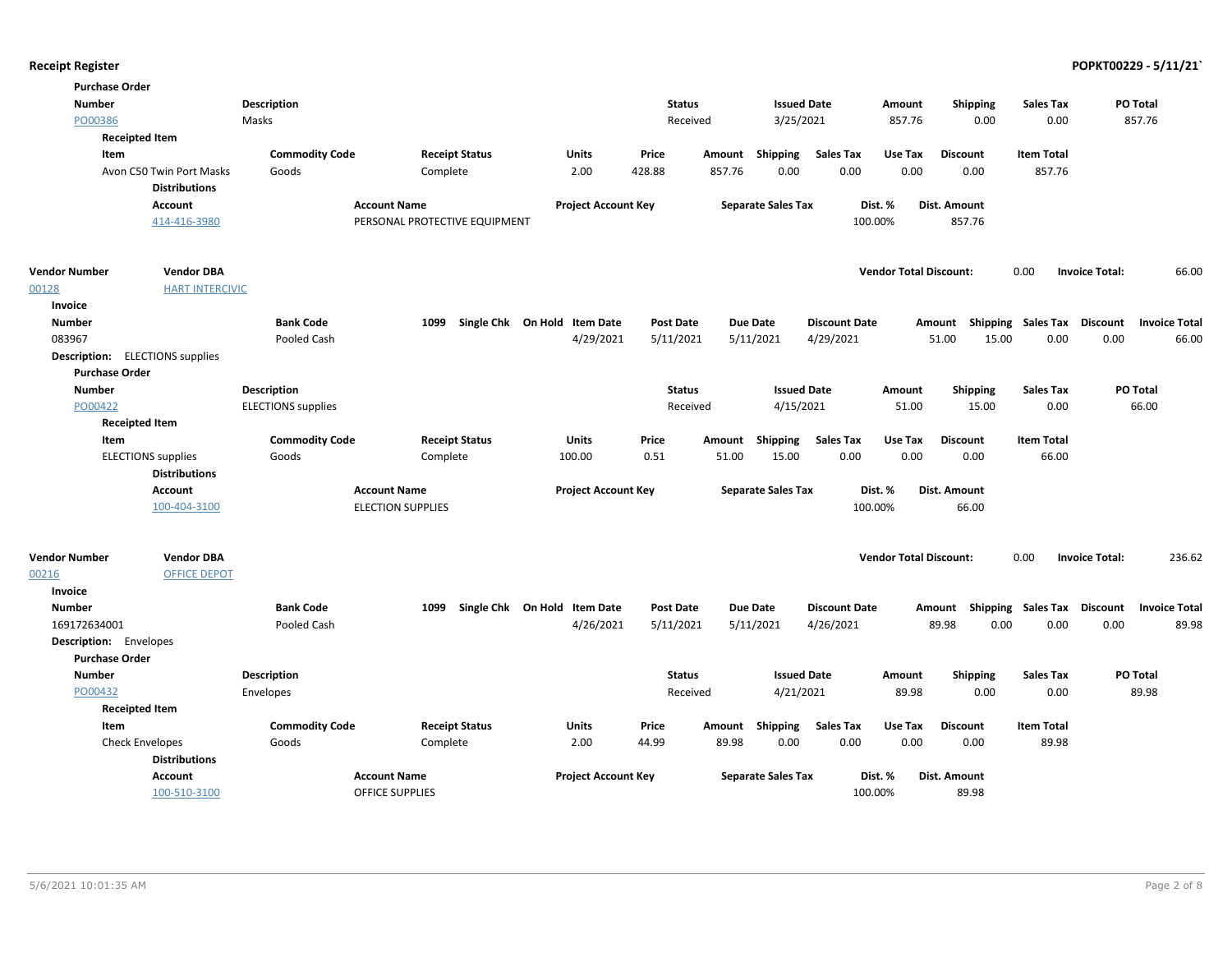| Invoice                                                             |                        |                        |                              |                  |                    |                           |                      |         |                                    |                   |                 |                      |
|---------------------------------------------------------------------|------------------------|------------------------|------------------------------|------------------|--------------------|---------------------------|----------------------|---------|------------------------------------|-------------------|-----------------|----------------------|
| Number                                                              | <b>Bank Code</b>       | 1099                   | Single Chk On Hold Item Date | <b>Post Date</b> | <b>Due Date</b>    |                           | <b>Discount Date</b> |         | Amount Shipping Sales Tax          |                   | <b>Discount</b> | <b>Invoice Total</b> |
| 170618994001                                                        | Pooled Cash            |                        | 4/27/2021                    | 5/11/2021        | 5/11/2021          |                           | 4/27/2021            |         | 0.00<br>49.77                      | 0.00              | 0.00            | 49.77                |
| <b>Description:</b> Office Supplies                                 |                        |                        |                              |                  |                    |                           |                      |         |                                    |                   |                 |                      |
| <b>Purchase Order</b>                                               |                        |                        |                              |                  |                    |                           |                      |         |                                    |                   |                 |                      |
| <b>Number</b>                                                       | <b>Description</b>     |                        |                              | <b>Status</b>    |                    | <b>Issued Date</b>        |                      | Amount  | <b>Shipping</b>                    | <b>Sales Tax</b>  |                 | PO Total             |
| PO00437                                                             | <b>Office Supplies</b> |                        |                              |                  | Partially Received | 4/23/2021                 |                      | 49.77   | 0.00                               | 0.00              |                 | 49.77                |
| <b>Receipted Item</b>                                               |                        |                        |                              |                  |                    |                           |                      |         |                                    |                   |                 |                      |
| Item                                                                | <b>Commodity Code</b>  | <b>Receipt Status</b>  | Units                        | Price            | Amount             | <b>Shipping</b>           | <b>Sales Tax</b>     | Use Tax | <b>Discount</b>                    | <b>Item Total</b> |                 |                      |
| key tags Avery 681268                                               | Goods                  | Complete               | 2.00                         | 3.50             | 7.00               | 0.00                      | 0.00                 | 0.00    | 0.00                               | 7.00              |                 |                      |
| <b>Distributions</b>                                                |                        |                        |                              |                  |                    |                           |                      |         |                                    |                   |                 |                      |
| <b>Account</b>                                                      |                        | <b>Account Name</b>    | <b>Project Account Key</b>   |                  |                    | <b>Separate Sales Tax</b> | Dist. %              |         | Dist. Amount                       |                   |                 |                      |
| 121-402-3100                                                        |                        | <b>OFFICE SUPPLIES</b> |                              |                  |                    |                           | 100.00%              |         | 7.00                               |                   |                 |                      |
| <b>Receipted Item</b>                                               |                        |                        |                              |                  |                    |                           |                      |         |                                    |                   |                 |                      |
| Item                                                                | <b>Commodity Code</b>  | <b>Receipt Status</b>  | Units                        | Price            | Amount Shipping    |                           | <b>Sales Tax</b>     | Use Tax | <b>Discount</b>                    | <b>Item Total</b> |                 |                      |
| office supplies - can vary 2-hole r Goods                           |                        | Complete               | 1.00                         | 10.78            | 10.78              | 0.00                      | 0.00                 | 0.00    | 0.00                               | 10.78             |                 |                      |
| <b>Distributions</b>                                                |                        |                        |                              |                  |                    |                           |                      |         |                                    |                   |                 |                      |
| <b>Account</b>                                                      |                        | <b>Account Name</b>    | <b>Project Account Key</b>   |                  |                    | <b>Separate Sales Tax</b> | Dist. %              |         | Dist. Amount                       |                   |                 |                      |
| 120-411-3100                                                        |                        | <b>OFFICE SUPPLIES</b> |                              |                  |                    |                           | 100.00%              |         | 10.78                              |                   |                 |                      |
| <b>Receipted Item</b>                                               |                        |                        |                              |                  |                    |                           |                      |         |                                    |                   |                 |                      |
| Item                                                                | <b>Commodity Code</b>  | <b>Receipt Status</b>  | Units                        | Price            | Amount             | <b>Shipping</b>           | <b>Sales Tax</b>     | Use Tax | <b>Discount</b>                    | <b>Item Total</b> |                 |                      |
| paper 348037                                                        | Goods                  | Complete               | 1.00                         | 31.99            | 31.99              | 0.00                      | 0.00                 | 0.00    | 0.00                               | 31.99             |                 |                      |
| <b>Distributions</b>                                                |                        |                        |                              |                  |                    |                           |                      |         |                                    |                   |                 |                      |
| Account                                                             |                        | <b>Account Name</b>    | <b>Project Account Key</b>   |                  |                    | <b>Separate Sales Tax</b> | Dist. %              |         | Dist. Amount                       |                   |                 |                      |
| 120-411-3100                                                        |                        | <b>OFFICE SUPPLIES</b> |                              |                  |                    |                           | 100.00%              |         | 31.99                              |                   |                 |                      |
| Invoice                                                             |                        |                        |                              |                  |                    |                           |                      |         |                                    |                   |                 |                      |
| Number                                                              | <b>Bank Code</b>       | 1099                   | Single Chk On Hold Item Date | <b>Post Date</b> | <b>Due Date</b>    |                           | <b>Discount Date</b> |         | Amount Shipping Sales Tax Discount |                   |                 | <b>Invoice Total</b> |
| 170618996001                                                        | Pooled Cash            |                        | 4/27/2021                    | 5/11/2021        | 5/11/2021          |                           | 4/27/2021            |         | 14.71<br>0.00                      | 0.00              | 0.00            | 14.71                |
| <b>Description:</b> Envelopes                                       |                        |                        |                              |                  |                    |                           |                      |         |                                    |                   |                 |                      |
| <b>Purchase Order</b>                                               |                        |                        |                              |                  |                    |                           |                      |         |                                    |                   |                 |                      |
| <b>Number</b>                                                       | <b>Description</b>     |                        |                              | <b>Status</b>    |                    | <b>Issued Date</b>        |                      | Amount  | <b>Shipping</b>                    | <b>Sales Tax</b>  |                 | PO Total             |
| PO00438                                                             | Envelopes              |                        |                              | Received         |                    | 4/26/2021                 |                      | 14.71   | 0.00                               | 0.00              |                 | 14.71                |
| <b>Receipted Item</b>                                               |                        |                        |                              |                  |                    |                           |                      |         |                                    |                   |                 |                      |
| Item                                                                | <b>Commodity Code</b>  | <b>Receipt Status</b>  | Units                        | Price            | Amount             | Shipping                  | Sales Tax            | Use Tax | <b>Discount</b>                    | <b>Item Total</b> |                 |                      |
| Envelopes 633984                                                    | Goods                  | Complete               | 1.00                         | 14.71            | 14.71              | 0.00                      | 0.00                 | 0.00    | 0.00                               | 14.71             |                 |                      |
| <b>Distributions</b>                                                |                        |                        |                              |                  |                    |                           |                      |         |                                    |                   |                 |                      |
| <b>Account</b>                                                      |                        | <b>Account Name</b>    | <b>Project Account Key</b>   |                  |                    | <b>Separate Sales Tax</b> | Dist. %              |         | Dist. Amount                       |                   |                 |                      |
| 100-590-3100                                                        |                        | <b>OFFICE SUPPLIES</b> |                              |                  |                    |                           | 100.00%              |         | 14.71                              |                   |                 |                      |
| Invoice                                                             |                        |                        |                              |                  |                    |                           |                      |         |                                    |                   |                 |                      |
| Number                                                              | <b>Bank Code</b>       | 1099                   | Single Chk On Hold Item Date | <b>Post Date</b> | <b>Due Date</b>    |                           | <b>Discount Date</b> |         | Amount Shipping Sales Tax          |                   | <b>Discount</b> | <b>Invoice Total</b> |
| 170942654001                                                        | Pooled Cash            |                        | 4/27/2021                    | 5/11/2021        | 5/11/2021          |                           | 4/27/2021            |         | 48.18<br>0.00                      | 0.00              | 0.00            | 48.18                |
| <b>Description:</b> Office Depat Cleaning Wines Back of 100 #260258 |                        |                        |                              |                  |                    |                           |                      |         |                                    |                   |                 |                      |

Description: Office Depot Cleaning Wipes Pack of 100 #260358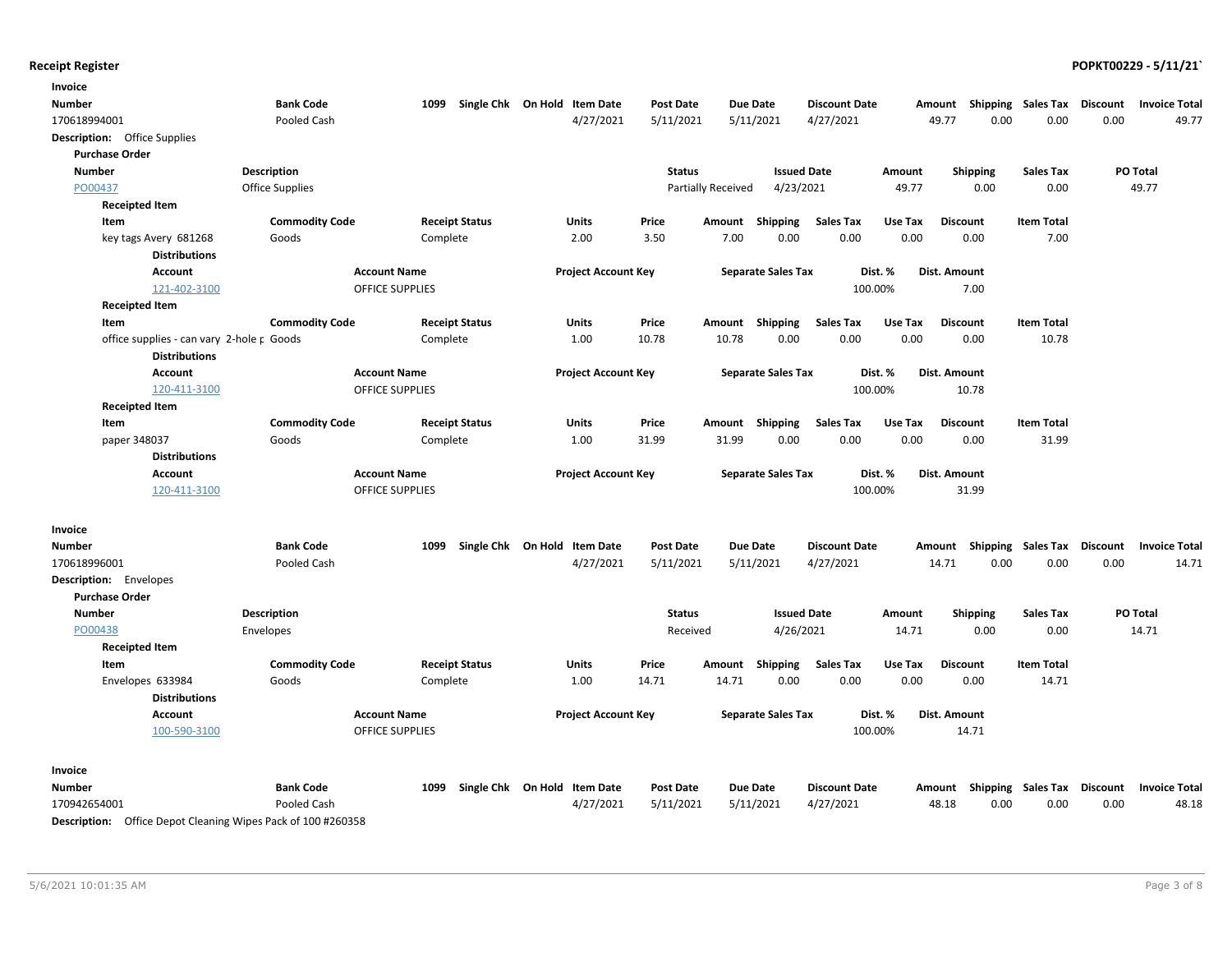| <b>Purchase Order</b>                                        |                                                                  |                                                 |                        |                       |                              |                  |        |                           |                      |                               |                 |                                    |                                 |
|--------------------------------------------------------------|------------------------------------------------------------------|-------------------------------------------------|------------------------|-----------------------|------------------------------|------------------|--------|---------------------------|----------------------|-------------------------------|-----------------|------------------------------------|---------------------------------|
| <b>Number</b>                                                |                                                                  | <b>Description</b>                              |                        |                       |                              | <b>Status</b>    |        | <b>Issued Date</b>        |                      | Amount                        | <b>Shipping</b> | Sales Tax                          | PO Total                        |
| PO00441                                                      |                                                                  | Office Depot Cleaning Wipes Pack of 100 #260358 |                        |                       |                              | Received         |        | 4/26/2021                 |                      | 48.18                         | 0.00            | 0.00                               | 48.18                           |
| <b>Receipted Item</b>                                        |                                                                  |                                                 |                        |                       |                              |                  |        |                           |                      |                               |                 |                                    |                                 |
| Item                                                         |                                                                  | <b>Commodity Code</b>                           |                        | <b>Receipt Status</b> | Units                        | Price            |        | Amount Shipping           | <b>Sales Tax</b>     | Use Tax                       | <b>Discount</b> | <b>Item Total</b>                  |                                 |
| Copy Paper #348037                                           |                                                                  | Goods                                           |                        | Complete              | 1.00                         | 31.99            | 31.99  | 0.00                      | 0.00                 | 0.00                          | 0.00            | 31.99                              |                                 |
|                                                              | <b>Distributions</b>                                             |                                                 |                        |                       |                              |                  |        |                           |                      |                               |                 |                                    |                                 |
|                                                              | <b>Account</b>                                                   |                                                 | <b>Account Name</b>    |                       | <b>Project Account Key</b>   |                  |        | <b>Separate Sales Tax</b> |                      | Dist. %                       | Dist. Amount    |                                    |                                 |
|                                                              | 100-435-3100                                                     |                                                 | <b>OFFICE SUPPLIES</b> |                       |                              |                  |        |                           |                      | 100.00%                       | 31.99           |                                    |                                 |
| <b>Receipted Item</b>                                        |                                                                  |                                                 |                        |                       |                              |                  |        |                           |                      |                               |                 |                                    |                                 |
| Item                                                         |                                                                  | <b>Commodity Code</b>                           |                        | <b>Receipt Status</b> | <b>Units</b>                 | Price            |        | Amount Shipping           | <b>Sales Tax</b>     | Use Tax                       | <b>Discount</b> | <b>Item Total</b>                  |                                 |
|                                                              | Office Depot Cleaning Wipes Pack Goods<br><b>Distributions</b>   |                                                 |                        | Complete              | 1.00                         | 6.96             | 6.96   | 0.00                      | 0.00                 | 0.00                          | 0.00            | 6.96                               |                                 |
|                                                              | <b>Account</b>                                                   |                                                 | <b>Account Name</b>    |                       | <b>Project Account Key</b>   |                  |        | <b>Separate Sales Tax</b> |                      | Dist. %                       | Dist. Amount    |                                    |                                 |
|                                                              | 100-435-3100                                                     |                                                 | <b>OFFICE SUPPLIES</b> |                       |                              |                  |        |                           |                      | 100.00%                       | 6.96            |                                    |                                 |
| <b>Receipted Item</b>                                        |                                                                  |                                                 |                        |                       |                              |                  |        |                           |                      |                               |                 |                                    |                                 |
| Item                                                         |                                                                  | <b>Commodity Code</b>                           |                        | <b>Receipt Status</b> | Units                        | Price            | Amount | Shipping                  | <b>Sales Tax</b>     | Use Tax                       | <b>Discount</b> | <b>Item Total</b>                  |                                 |
|                                                              | Park Pen Envelope Moistener #32 Goods<br><b>Distributions</b>    |                                                 |                        | Complete              | 1.00                         | 9.23             | 9.23   | 0.00                      | 0.00                 | 0.00                          | 0.00            | 9.23                               |                                 |
|                                                              | <b>Account</b>                                                   |                                                 | <b>Account Name</b>    |                       | <b>Project Account Key</b>   |                  |        | <b>Separate Sales Tax</b> |                      | Dist. %                       | Dist. Amount    |                                    |                                 |
|                                                              | 100-435-3100                                                     |                                                 | <b>OFFICE SUPPLIES</b> |                       |                              |                  |        |                           |                      | 100.00%                       | 9.23            |                                    |                                 |
| Invoice                                                      |                                                                  |                                                 |                        |                       |                              |                  |        |                           |                      |                               |                 |                                    |                                 |
| <b>Number</b>                                                |                                                                  | <b>Bank Code</b>                                |                        | 1099                  | Single Chk On Hold Item Date | <b>Post Date</b> |        | <b>Due Date</b>           | <b>Discount Date</b> |                               | Amount          | Shipping Sales Tax Discount        | <b>Invoice Total</b>            |
| 170943323001                                                 |                                                                  | Pooled Cash                                     |                        |                       | 4/27/2021                    | 5/11/2021        |        | 5/11/2021                 | 4/27/2021            |                               | 33.98           | 0.00<br>0.00                       | 0.00<br>33.98                   |
| Description: Office Depot Cleaning Wipes Pack of 100 #260358 |                                                                  |                                                 |                        |                       |                              |                  |        |                           |                      |                               |                 |                                    |                                 |
| <b>Purchase Order</b>                                        |                                                                  |                                                 |                        |                       |                              |                  |        |                           |                      |                               |                 |                                    |                                 |
| <b>Number</b>                                                |                                                                  | <b>Description</b>                              |                        |                       |                              | <b>Status</b>    |        | <b>Issued Date</b>        |                      | Amount                        | <b>Shipping</b> | <b>Sales Tax</b>                   | <b>PO Total</b>                 |
| PO00441                                                      |                                                                  | Office Depot Cleaning Wipes Pack of 100 #260358 |                        |                       |                              | Received         |        | 4/26/2021                 |                      | 33.98                         | 0.00            | 0.00                               | 33.98                           |
| <b>Receipted Item</b>                                        |                                                                  |                                                 |                        |                       |                              |                  |        |                           |                      |                               |                 |                                    |                                 |
| Item                                                         |                                                                  | <b>Commodity Code</b>                           |                        | <b>Receipt Status</b> | Units                        | Price            | Amount | Shipping<br>0.00          | <b>Sales Tax</b>     | Use Tax<br>0.00               | Discount        | <b>Item Total</b>                  |                                 |
|                                                              | Geographic's Certificate Holder #: Goods<br><b>Distributions</b> |                                                 |                        | Complete              | 2.00                         | 16.99            | 33.98  |                           | 0.00                 |                               | 0.00            | 33.98                              |                                 |
|                                                              | <b>Account</b>                                                   |                                                 | <b>Account Name</b>    |                       |                              |                  |        |                           |                      | Dist. %                       | Dist. Amount    |                                    |                                 |
|                                                              | 100-435-3100                                                     |                                                 | <b>OFFICE SUPPLIES</b> |                       | <b>Project Account Key</b>   |                  |        | <b>Separate Sales Tax</b> |                      | 100.00%                       | 33.98           |                                    |                                 |
|                                                              |                                                                  |                                                 |                        |                       |                              |                  |        |                           |                      |                               |                 |                                    |                                 |
| <b>Vendor Number</b>                                         | <b>Vendor DBA</b>                                                |                                                 |                        |                       |                              |                  |        |                           |                      | <b>Vendor Total Discount:</b> |                 | 0.00                               | <b>Invoice Total:</b><br>258.85 |
| 00826                                                        | <b>PERSONALIZED PRINTING</b>                                     |                                                 |                        |                       |                              |                  |        |                           |                      |                               |                 |                                    |                                 |
| Invoice                                                      |                                                                  |                                                 |                        |                       |                              |                  |        |                           |                      |                               |                 |                                    |                                 |
| <b>Number</b>                                                |                                                                  | <b>Bank Code</b>                                |                        | 1099                  | Single Chk On Hold Item Date | <b>Post Date</b> |        | <b>Due Date</b>           | <b>Discount Date</b> |                               |                 | Amount Shipping Sales Tax Discount | <b>Invoice Total</b>            |
| 107616                                                       |                                                                  | Pooled Cash                                     |                        |                       | 4/27/2021                    | 5/11/2021        |        | 5/11/2021                 | 4/27/2021            |                               | 107.50          | 0.00<br>0.00                       | 0.00<br>107.50                  |
| <b>Description:</b> Stamps                                   |                                                                  |                                                 |                        |                       |                              |                  |        |                           |                      |                               |                 |                                    |                                 |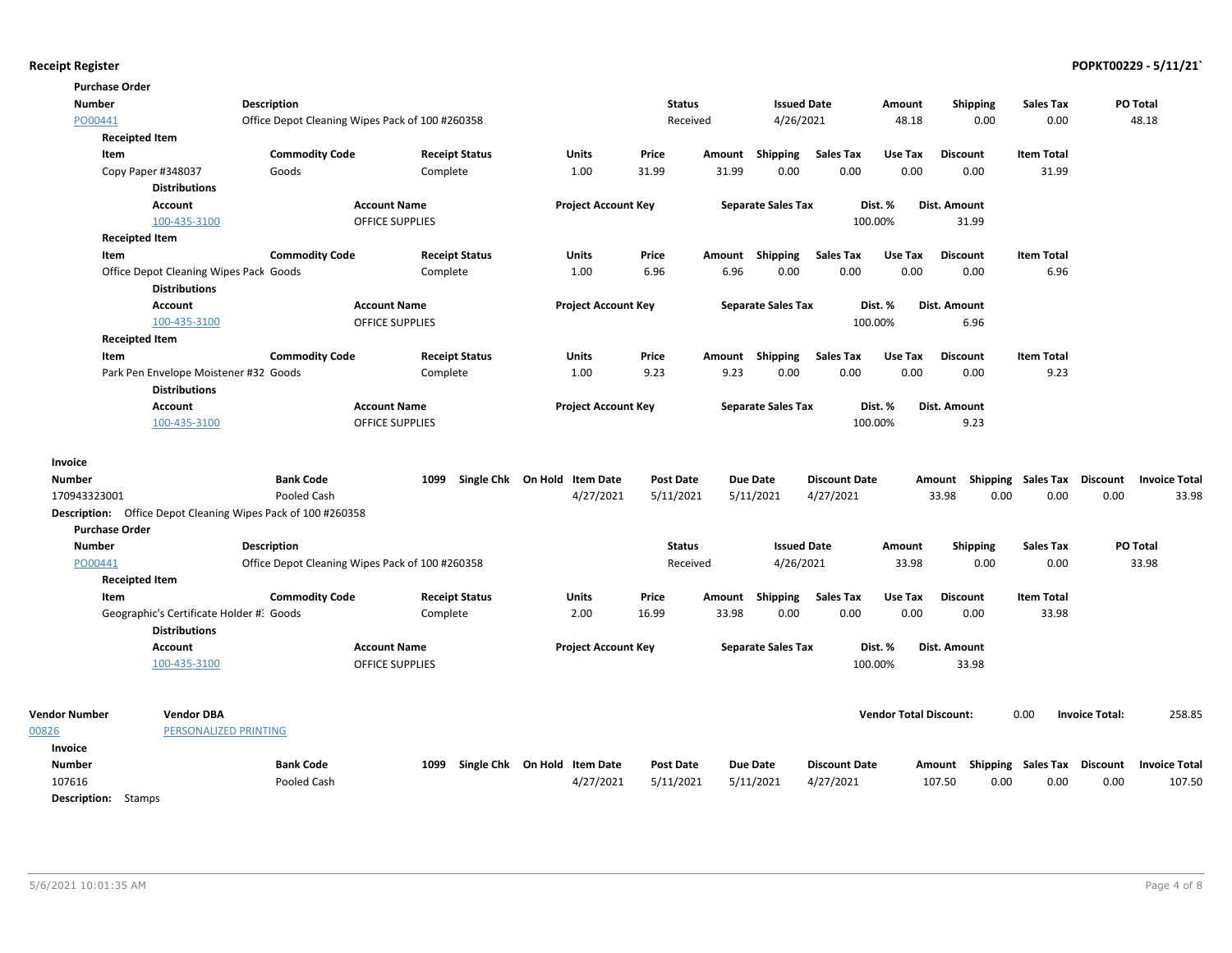| <b>Purchase Order</b>               |                       |                        |                              |                  |        |                           |                      |         |                                    |                   |                 |                      |
|-------------------------------------|-----------------------|------------------------|------------------------------|------------------|--------|---------------------------|----------------------|---------|------------------------------------|-------------------|-----------------|----------------------|
| <b>Number</b>                       | <b>Description</b>    |                        |                              | <b>Status</b>    |        | <b>Issued Date</b>        |                      | Amount  | <b>Shipping</b>                    | <b>Sales Tax</b>  | PO Total        |                      |
| PO00424                             | Stamps                |                        |                              | Received         |        | 4/16/2021                 |                      | 55.50   | 0.00                               | 0.00              |                 | 55.50                |
| <b>Receipted Item</b>               |                       |                        |                              |                  |        |                           |                      |         |                                    |                   |                 |                      |
| Item                                | <b>Commodity Code</b> | <b>Receipt Status</b>  | Units                        | Price            | Amount | Shipping                  | <b>Sales Tax</b>     | Use Tax | <b>Discount</b>                    | <b>Item Total</b> |                 |                      |
| CC Records Stamp                    | Goods                 | Complete               | 1.00                         | 26.00            | 26.00  | 0.00                      | 0.00                 | 0.00    | 0.00                               | 26.00             |                 |                      |
| <b>Distributions</b>                |                       |                        |                              |                  |        |                           |                      |         |                                    |                   |                 |                      |
| <b>Account</b>                      |                       | <b>Account Name</b>    | <b>Project Account Key</b>   |                  |        | <b>Separate Sales Tax</b> |                      | Dist. % | Dist. Amount                       |                   |                 |                      |
| 100-403-3100                        |                       | <b>OFFICE SUPPLIES</b> |                              |                  |        |                           |                      | 100.00% | 26.00                              |                   |                 |                      |
| <b>Receipted Item</b>               |                       |                        |                              |                  |        |                           |                      |         |                                    |                   |                 |                      |
| Item                                | <b>Commodity Code</b> | <b>Receipt Status</b>  | Units                        | Price            |        | Amount Shipping           | <b>Sales Tax</b>     | Use Tax | <b>Discount</b>                    | <b>Item Total</b> |                 |                      |
| <b>CCL Stamp</b>                    | Goods                 | Complete               | 1.00                         | 29.50            | 29.50  | 0.00                      | 0.00                 | 0.00    | 0.00                               | 29.50             |                 |                      |
| <b>Distributions</b>                |                       |                        |                              |                  |        |                           |                      |         |                                    |                   |                 |                      |
| <b>Account</b>                      |                       | <b>Account Name</b>    | <b>Project Account Key</b>   |                  |        | <b>Separate Sales Tax</b> |                      | Dist. % | Dist. Amount                       |                   |                 |                      |
| 100-403-3100                        |                       | <b>OFFICE SUPPLIES</b> |                              |                  |        |                           |                      | 100.00% | 29.50                              |                   |                 |                      |
| <b>Purchase Order</b>               |                       |                        |                              |                  |        |                           |                      |         |                                    |                   |                 |                      |
| <b>Number</b>                       | <b>Description</b>    |                        |                              | <b>Status</b>    |        | <b>Issued Date</b>        |                      | Amount  | <b>Shipping</b>                    | <b>Sales Tax</b>  | PO Total        |                      |
| PO00425                             | Stamps                |                        |                              | Received         |        | 4/16/2021                 |                      | 52.00   | 0.00                               | 0.00              |                 | 52.00                |
| <b>Receipted Item</b>               |                       |                        |                              |                  |        |                           |                      |         |                                    |                   |                 |                      |
| Item                                | <b>Commodity Code</b> | <b>Receipt Status</b>  | <b>Units</b>                 | Price            | Amount | Shipping                  | <b>Sales Tax</b>     | Use Tax | <b>Discount</b>                    | <b>Item Total</b> |                 |                      |
| <b>FILED Stamp</b>                  | Goods                 | Complete               | 2.00                         | 26.00            | 52.00  | 0.00                      | 0.00                 | 0.00    | 0.00                               | 52.00             |                 |                      |
| <b>Distributions</b>                |                       |                        |                              |                  |        |                           |                      |         |                                    |                   |                 |                      |
| <b>Account</b>                      |                       | <b>Account Name</b>    | <b>Project Account Key</b>   |                  |        | <b>Separate Sales Tax</b> |                      | Dist. % | Dist. Amount                       |                   |                 |                      |
| 100-450-3100                        |                       | <b>OFFICE SUPPLIES</b> |                              |                  |        |                           |                      | 100.00% | 52.00                              |                   |                 |                      |
| Invoice                             |                       |                        |                              |                  |        |                           |                      |         |                                    |                   |                 |                      |
| <b>Number</b>                       | <b>Bank Code</b>      | 1099                   | Single Chk On Hold Item Date | <b>Post Date</b> |        | <b>Due Date</b>           | <b>Discount Date</b> |         | Amount Shipping Sales Tax Discount |                   |                 | <b>Invoice Total</b> |
| 107665                              | Pooled Cash           |                        | 5/4/2021                     | 5/11/2021        |        | 5/11/2021                 | 5/4/2021             |         | 151.35<br>0.00                     | 0.00              | 0.00            | 151.35               |
| <b>Description:</b> office supplies |                       |                        |                              |                  |        |                           |                      |         |                                    |                   |                 |                      |
| <b>Purchase Order</b>               |                       |                        |                              |                  |        |                           |                      |         |                                    |                   |                 |                      |
| <b>Number</b>                       | <b>Description</b>    |                        |                              | <b>Status</b>    |        | <b>Issued Date</b>        |                      | Amount  | <b>Shipping</b>                    | <b>Sales Tax</b>  | <b>PO Total</b> |                      |
| PO00442                             | office supplies       |                        |                              | Received         |        | 4/26/2021                 |                      | 151.35  | 0.00                               | 0.00              | 151.35          |                      |
| <b>Receipted Item</b>               |                       |                        |                              |                  |        |                           |                      |         |                                    |                   |                 |                      |
| Item                                | <b>Commodity Code</b> | <b>Receipt Status</b>  | Units                        | Price            | Amount | Shipping                  | <b>Sales Tax</b>     | Use Tax | <b>Discount</b>                    | <b>Item Total</b> |                 |                      |
| #10 Envelopes 1000 count            | Goods                 | Complete               | 1.00                         | 98.50            | 98.50  | 0.00                      | 0.00                 | 0.00    | 0.00                               | 98.50             |                 |                      |
| <b>Distributions</b>                |                       |                        |                              |                  |        |                           |                      |         |                                    |                   |                 |                      |
| <b>Account</b>                      |                       | <b>Account Name</b>    | <b>Project Account Key</b>   |                  |        | <b>Separate Sales Tax</b> |                      | Dist. % | Dist. Amount                       |                   |                 |                      |
| 100-435-3100                        |                       | <b>OFFICE SUPPLIES</b> |                              |                  |        |                           |                      | 100.00% | 98.50                              |                   |                 |                      |
| <b>Receipted Item</b>               |                       |                        |                              |                  |        |                           |                      |         |                                    |                   |                 |                      |
| Item                                | <b>Commodity Code</b> | <b>Receipt Status</b>  | Units                        | Price            |        | Amount Shipping           | <b>Sales Tax</b>     | Use Tax | <b>Discount</b>                    | <b>Item Total</b> |                 |                      |
| 500 Letterhead                      | Goods                 | Complete               | 1.00                         | 52.85            | 52.85  | 0.00                      | 0.00                 | 0.00    | 0.00                               | 52.85             |                 |                      |
| <b>Distributions</b>                |                       |                        |                              |                  |        |                           |                      |         |                                    |                   |                 |                      |
| <b>Account</b>                      |                       | <b>Account Name</b>    | <b>Project Account Key</b>   |                  |        | <b>Separate Sales Tax</b> |                      | Dist. % | Dist. Amount                       |                   |                 |                      |
| 100-435-3100                        |                       | <b>OFFICE SUPPLIES</b> |                              |                  |        |                           |                      | 100.00% | 52.85                              |                   |                 |                      |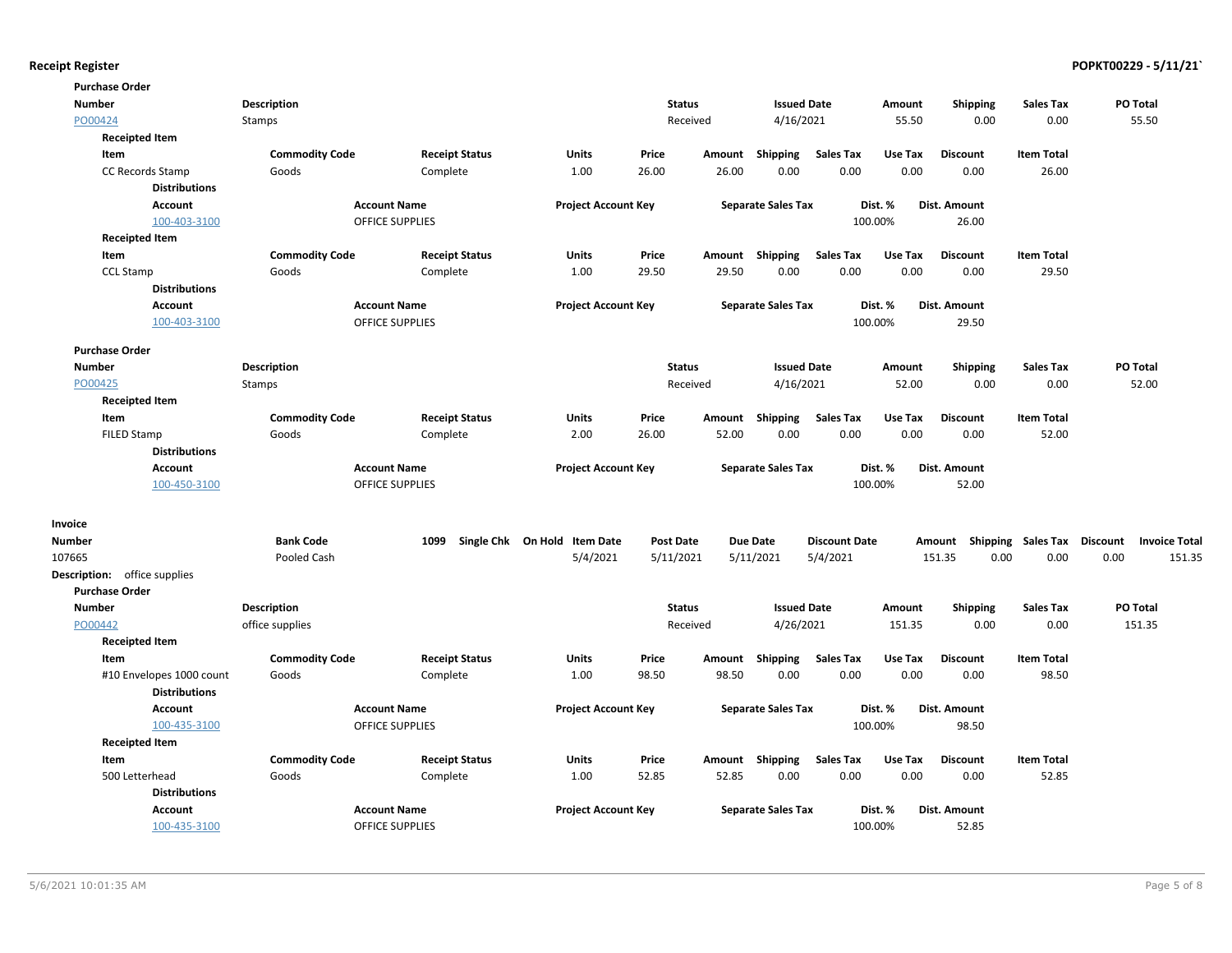| <b>Vendor Number</b><br>00478           | <b>Vendor DBA</b><br><b>REINERT PAPER &amp; CHEMI</b> |                       |                                                |                                   |                            |                  |       |                           |                          | <b>Vendor Total Discount:</b> |                           | 0.00              | <b>Invoice Total:</b> | 128.62               |
|-----------------------------------------|-------------------------------------------------------|-----------------------|------------------------------------------------|-----------------------------------|----------------------------|------------------|-------|---------------------------|--------------------------|-------------------------------|---------------------------|-------------------|-----------------------|----------------------|
| Invoice                                 |                                                       |                       |                                                |                                   |                            |                  |       |                           |                          |                               |                           |                   |                       |                      |
| <b>Number</b>                           |                                                       | <b>Bank Code</b>      |                                                | 1099 Single Chk On Hold Item Date |                            | <b>Post Date</b> |       | <b>Due Date</b>           | <b>Discount Date</b>     |                               | Amount Shipping Sales Tax |                   | Discount              | <b>Invoice Total</b> |
| 425352                                  |                                                       | Pooled Cash           |                                                |                                   | 5/3/2021                   | 5/11/2021        |       | 5/11/2021                 | 5/3/2021                 |                               | 128.62<br>0.00            | 0.00              | 0.00                  | 128.62               |
| <b>Description:</b> Janitorial Supplies |                                                       |                       |                                                |                                   |                            |                  |       |                           |                          |                               |                           |                   |                       |                      |
| <b>Purchase Order</b>                   |                                                       |                       |                                                |                                   |                            |                  |       |                           |                          |                               |                           |                   |                       |                      |
| <b>Number</b>                           |                                                       | <b>Description</b>    |                                                |                                   |                            | <b>Status</b>    |       | <b>Issued Date</b>        |                          | Amount                        | Shipping                  | <b>Sales Tax</b>  |                       | PO Total             |
| PO00446                                 |                                                       | Janitorial Supplies   |                                                |                                   |                            | Received         |       | 5/6/2021                  |                          | 128.62                        | 0.00                      | 0.00              |                       | 128.62               |
|                                         | <b>Receipted Item</b>                                 |                       |                                                |                                   |                            |                  |       |                           |                          |                               |                           |                   |                       |                      |
| Item                                    |                                                       | <b>Commodity Code</b> |                                                | <b>Receipt Status</b>             | <b>Units</b>               | Price            |       | Amount Shipping           | <b>Sales Tax</b>         | Use Tax                       | <b>Discount</b>           | <b>Item Total</b> |                       |                      |
|                                         | Jumbo Tissue for District Court                       | Goods                 | Complete                                       |                                   | 1.00                       | 28.23            | 28.23 | 0.00                      | 0.00                     | 0.00                          | 0.00                      | 28.23             |                       |                      |
|                                         | <b>Distributions</b>                                  |                       |                                                |                                   |                            |                  |       |                           |                          |                               |                           |                   |                       |                      |
|                                         | Account                                               |                       | <b>Account Name</b>                            |                                   | <b>Project Account Key</b> |                  |       | <b>Separate Sales Tax</b> |                          | Dist. %                       | Dist. Amount              |                   |                       |                      |
|                                         | 100-513-3320                                          |                       | <b>JANITOR SUPPLIES</b>                        |                                   |                            |                  |       |                           |                          | 100.00%                       | 28.23                     |                   |                       |                      |
|                                         | <b>Receipted Item</b>                                 |                       |                                                |                                   |                            |                  |       |                           |                          |                               |                           |                   |                       |                      |
| Item                                    |                                                       | <b>Commodity Code</b> |                                                | <b>Receipt Status</b>             | <b>Units</b>               | Price            |       | Amount Shipping           | <b>Sales Tax</b>         | Use Tax                       | <b>Discount</b>           | <b>Item Total</b> |                       |                      |
|                                         | M/F Towels for District Court<br><b>Distributions</b> | Goods                 | Complete                                       |                                   | 1.00                       | 22.89            | 22.89 | 0.00                      | 0.00                     | 0.00                          | 0.00                      | 22.89             |                       |                      |
|                                         | Account<br>100-513-3320                               |                       | <b>Account Name</b><br><b>JANITOR SUPPLIES</b> |                                   | <b>Project Account Key</b> |                  |       | <b>Separate Sales Tax</b> |                          | Dist. %<br>100.00%            | Dist. Amount<br>22.89     |                   |                       |                      |
|                                         | <b>Receipted Item</b>                                 |                       |                                                |                                   |                            |                  |       |                           |                          |                               |                           |                   |                       |                      |
| Item                                    |                                                       | <b>Commodity Code</b> |                                                | <b>Receipt Status</b>             | <b>Units</b>               | Price            |       | Amount Shipping           | <b>Sales Tax</b>         | Use Tax                       | <b>Discount</b>           | <b>Item Total</b> |                       |                      |
|                                         | Roll Towels for District Court                        | Goods                 | Complete                                       |                                   | 1.00                       | 35.97            | 35.97 | 0.00                      | 0.00                     | 0.00                          | 0.00                      | 35.97             |                       |                      |
|                                         | <b>Distributions</b>                                  |                       |                                                |                                   |                            |                  |       |                           |                          |                               |                           |                   |                       |                      |
|                                         | Account                                               |                       | <b>Account Name</b>                            |                                   | <b>Project Account Key</b> |                  |       | <b>Separate Sales Tax</b> |                          | Dist. %                       | Dist. Amount              |                   |                       |                      |
|                                         | 100-513-3320                                          |                       | <b>JANITOR SUPPLIES</b>                        |                                   |                            |                  |       |                           |                          | 100.00%                       | 35.97                     |                   |                       |                      |
|                                         | <b>Receipted Item</b>                                 |                       |                                                |                                   |                            |                  |       |                           |                          |                               |                           |                   |                       |                      |
| Item                                    |                                                       | <b>Commodity Code</b> |                                                | <b>Receipt Status</b>             | <b>Units</b>               | Price            |       | Amount Shipping           | <b>Sales Tax</b>         | Use Tax                       | <b>Discount</b>           | <b>Item Total</b> |                       |                      |
| <b>Trash Bags</b>                       |                                                       | Goods                 | Complete                                       |                                   | 1.00                       | 23.38            | 23.38 | 0.00                      | 0.00                     | 0.00                          | 0.00                      | 23.38             |                       |                      |
|                                         | <b>Distributions</b>                                  |                       |                                                |                                   |                            |                  |       |                           |                          |                               |                           |                   |                       |                      |
|                                         | Account                                               |                       | <b>Account Name</b>                            |                                   | <b>Project Account Key</b> |                  |       | <b>Separate Sales Tax</b> |                          | Dist. %                       | Dist. Amount              |                   |                       |                      |
|                                         | 100-511-3320                                          |                       | <b>JANITOR SUPPLIES</b>                        |                                   |                            |                  |       |                           |                          | 100.00%                       | 23.38                     |                   |                       |                      |
|                                         | <b>Receipted Item</b>                                 |                       |                                                |                                   |                            |                  |       |                           |                          |                               |                           |                   |                       |                      |
| Item                                    |                                                       | <b>Commodity Code</b> |                                                | <b>Receipt Status</b>             | <b>Units</b>               | Price            |       | Amount Shipping<br>0.00   | <b>Sales Tax</b><br>0.00 | Use Tax<br>0.00               | <b>Discount</b>           | <b>Item Total</b> |                       |                      |
|                                         | Trash Bags (small)<br><b>Distributions</b>            | Goods                 | Complete                                       |                                   | 1.00                       | 18.15            | 18.15 |                           |                          |                               | 0.00                      | 18.15             |                       |                      |
|                                         | <b>Account</b>                                        |                       | <b>Account Name</b>                            |                                   | <b>Project Account Key</b> |                  |       | <b>Separate Sales Tax</b> |                          | Dist. %                       | Dist. Amount              |                   |                       |                      |
|                                         | 100-513-3320                                          |                       | <b>JANITOR SUPPLIES</b>                        |                                   |                            |                  |       |                           |                          | 100.00%                       | 18.15                     |                   |                       |                      |

00596

**Vendor Number Vendor Total Discount:** 949.14 **Vendor DBA** 0.00 **Invoice Total:**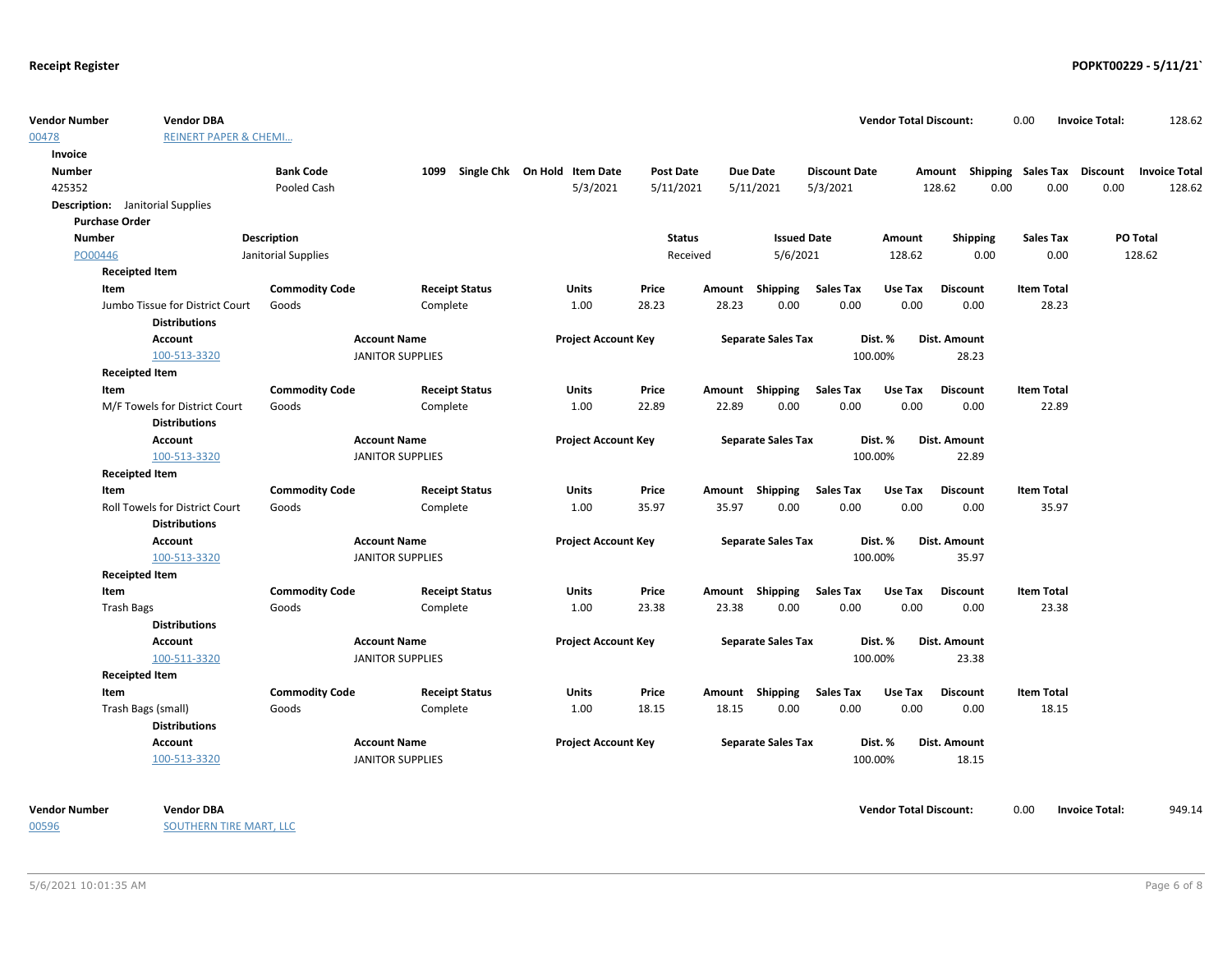| Invoice                         |                                    |                       |                                        |                       |                            |                  |        |                           |                      |         |                 |                    |          |                      |
|---------------------------------|------------------------------------|-----------------------|----------------------------------------|-----------------------|----------------------------|------------------|--------|---------------------------|----------------------|---------|-----------------|--------------------|----------|----------------------|
| <b>Number</b>                   |                                    | <b>Bank Code</b>      | 1099                                   | Single Chk            | On Hold Item Date          | <b>Post Date</b> |        | Due Date                  | <b>Discount Date</b> |         | Amount          | Shipping Sales Tax | Discount | <b>Invoice Total</b> |
| 4170033709                      |                                    | Pooled Cash           |                                        |                       | 4/23/2021                  | 5/11/2021        |        | 5/11/2021                 | 4/23/2021            |         | 0.00<br>949.14  | 0.00               | 0.00     | 949.14               |
| <b>Description:</b> Pct 2 Tires |                                    |                       |                                        |                       |                            |                  |        |                           |                      |         |                 |                    |          |                      |
| <b>Purchase Order</b>           |                                    |                       |                                        |                       |                            |                  |        |                           |                      |         |                 |                    |          |                      |
| Number                          |                                    | <b>Description</b>    |                                        |                       |                            | <b>Status</b>    |        | <b>Issued Date</b>        |                      | Amount  | Shipping        | <b>Sales Tax</b>   |          | <b>PO Total</b>      |
| PO00445                         | <b>Tires</b>                       |                       |                                        |                       |                            | Received         |        | 5/4/2021                  |                      | 949.14  | 0.00            | 0.00               |          | 949.14               |
|                                 | <b>Receipted Item</b>              |                       |                                        |                       |                            |                  |        |                           |                      |         |                 |                    |          |                      |
| Item                            |                                    | <b>Commodity Code</b> |                                        | <b>Receipt Status</b> | Units                      | Price            | Amount | Shipping                  | Sales Tax            | Use Tax | <b>Discount</b> | <b>Item Total</b>  |          |                      |
|                                 | 2 14.00-24 SPR GROUND GRP G2 Goods |                       | Complete                               |                       | 2.00                       | 474.57           | 949.14 | 0.00                      | 0.00                 | 0.00    | 0.00            | 949.14             |          |                      |
|                                 | <b>Distributions</b>               |                       |                                        |                       |                            |                  |        |                           |                      |         |                 |                    |          |                      |
|                                 | Account                            |                       | <b>Account Name</b>                    |                       | <b>Project Account Key</b> |                  |        | <b>Separate Sales Tax</b> |                      | Dist. % | Dist. Amount    |                    |          |                      |
|                                 | 220-622-4590                       |                       | <b>R&amp;M MACH, TIRES &amp; TUBES</b> |                       |                            |                  |        |                           | 100.00%              |         | 949.14          |                    |          |                      |
|                                 |                                    |                       |                                        |                       |                            |                  |        |                           |                      |         |                 |                    |          |                      |

### **Packet Totals**

| Vendors: | Invoices: 13 | <b>Purchase Orders: 14</b> | <b>Amount: 2.624.87</b> | Shipping: 30.00 | <b>Tax: 0.00</b> | Discount: 0.00 | <b>Total Amount: 2,654.87</b> |
|----------|--------------|----------------------------|-------------------------|-----------------|------------------|----------------|-------------------------------|
|----------|--------------|----------------------------|-------------------------|-----------------|------------------|----------------|-------------------------------|